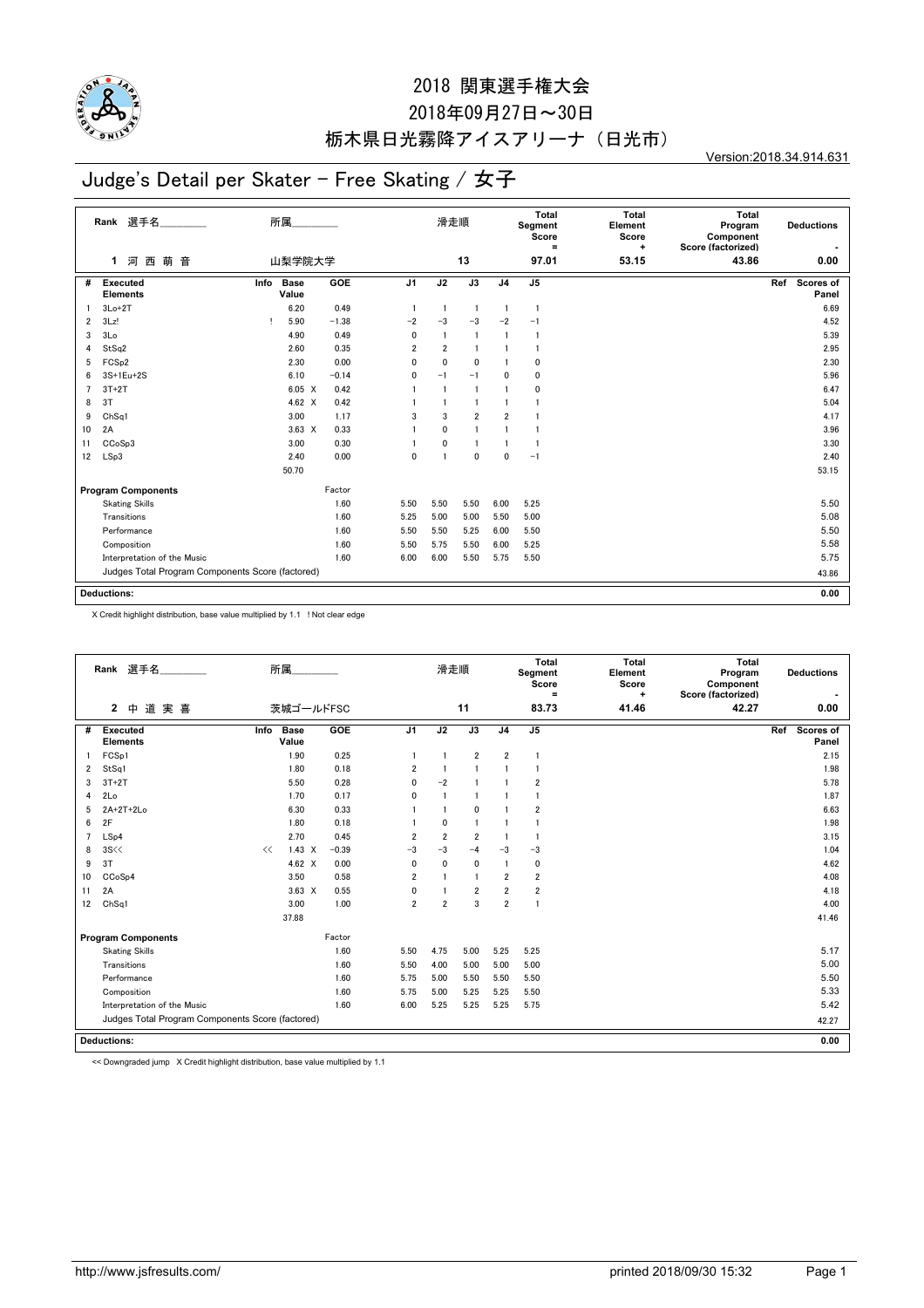

## 2018年09月27日~30日 栃木県日光霧降アイスアリーナ(日光市)

Version:2018.34.914.631

#### Judge's Detail per Skater - Free Skating / 女子

|                | Rank 選手名<br>里 紗<br>山中<br>3                       | 所属            | 清泉女学院大学       |         |                | 滑走順            | 12              |                | <b>Total</b><br>Segment<br>Score<br>Ξ<br>79.17 | <b>Total</b><br>Element<br>Score<br>٠<br>39.64 | Total<br>Program<br>Component<br>Score (factorized)<br>40.53 |     | <b>Deductions</b><br>1.00 |
|----------------|--------------------------------------------------|---------------|---------------|---------|----------------|----------------|-----------------|----------------|------------------------------------------------|------------------------------------------------|--------------------------------------------------------------|-----|---------------------------|
|                |                                                  |               |               |         |                |                |                 |                |                                                |                                                |                                                              |     |                           |
| #              | Executed<br><b>Elements</b>                      | Info<br>Value | <b>Base</b>   | GOE     | J <sub>1</sub> | J2             | $\overline{J3}$ | J <sub>4</sub> | J <sub>5</sub>                                 |                                                |                                                              | Ref | Scores of<br>Panel        |
|                | $3T+2T$                                          |               | 5.50          | 0.00    | 0              | 0              | 0               | 0              | $\mathbf{1}$                                   |                                                |                                                              |     | 5.50                      |
| 2              | 2S                                               |               | 1.30          | $-0.09$ | $-1$           | $-2$           | 0               | 0              | $-1$                                           |                                                |                                                              |     | 1.21                      |
| 3              | 2A                                               |               | 3.30          | 0.33    | 0              |                | $\overline{2}$  |                | $\mathbf{1}$                                   |                                                |                                                              |     | 3.63                      |
| 4              | Ch <sub>Sq1</sub>                                |               | 3.00          | 0.50    |                |                | 1               |                |                                                |                                                |                                                              |     | 3.50                      |
| 5              | CSp4                                             |               | 2.60          | 0.43    | $\overline{2}$ | $\overline{2}$ | 1               | $\overline{2}$ |                                                |                                                |                                                              |     | 3.03                      |
| 6              | StSq2                                            |               | 2.60          | 0.26    |                | $\overline{1}$ | $\blacksquare$  |                | $\mathbf{1}$                                   |                                                |                                                              |     | 2.86                      |
| $\overline{7}$ | 3T                                               |               | 4.20          | 0.70    |                |                | $\overline{2}$  | $\overline{2}$ | $\overline{2}$                                 |                                                |                                                              |     | 4.90                      |
| 8              | 3S <                                             | <<            | $1.43 \times$ | $-0.65$ | $-5$           | $-5$           | $-5$            | $-5$           | $-5$                                           |                                                |                                                              |     | 0.78                      |
| 9              | FSSp3                                            |               | 2.60          | 0.52    |                |                | 3               | 3              | $\overline{2}$                                 |                                                |                                                              |     | 3.12                      |
| 10             | $2F+2T$                                          |               | $3.41 \times$ | 0.00    | $\mathbf{0}$   | 0              | 0               | 0              | $-1$                                           |                                                |                                                              |     | 3.41                      |
| 11             | 2A                                               |               | $3.63 \times$ | 0.22    |                | 0              | 1               |                | 0                                              |                                                |                                                              |     | 3.85                      |
| 12             | CCoSp4                                           |               | 3.50          | 0.35    | $\overline{1}$ |                | 1               |                | $\overline{2}$                                 |                                                |                                                              |     | 3.85                      |
|                |                                                  |               | 37.07         |         |                |                |                 |                |                                                |                                                |                                                              |     | 39.64                     |
|                | <b>Program Components</b>                        |               |               | Factor  |                |                |                 |                |                                                |                                                |                                                              |     |                           |
|                | <b>Skating Skills</b>                            |               |               | 1.60    | 5.25           | 4.75           | 5.00            | 5.50           | 5.00                                           |                                                |                                                              |     | 5.08                      |
|                | Transitions                                      |               |               | 1.60    | 5.00           | 4.25           | 4.75            | 5.00           | 4.75                                           |                                                |                                                              |     | 4.83                      |
|                | Performance                                      |               |               | 1.60    | 5.00           | 4.75           | 5.00            | 5.25           | 5.25                                           |                                                |                                                              |     | 5.08                      |
|                | Composition                                      |               |               | 1.60    | 5.00           | 4.50           | 5.25            | 5.50           | 5.25                                           |                                                |                                                              |     | 5.17                      |
|                | Interpretation of the Music                      |               |               | 1.60    | 5.25           | 4.75           | 5.25            | 5.50           | 5.00                                           |                                                |                                                              |     | 5.17                      |
|                | Judges Total Program Components Score (factored) |               |               |         |                |                |                 |                |                                                |                                                |                                                              |     | 40.53                     |
|                |                                                  |               |               |         |                |                |                 |                |                                                |                                                |                                                              |     |                           |
|                | <b>Deductions:</b>                               |               | 転倒: -1.00 (1) |         |                |                |                 |                |                                                |                                                |                                                              |     | $-1.00$                   |

<< Downgraded jump X Credit highlight distribution, base value multiplied by 1.1

|    | 選手名<br>Rank<br>司理紗<br>庄<br>4                     |                               | 所属            | KOSE新横浜プリンスFSC |                | 滑走順            | 14             |                | Total<br>Segment<br>Score<br>Ξ<br>78.60 | Total<br>Element<br>Score<br>÷<br>33.27 | Total<br>Program<br>Component<br>Score (factorized)<br>45.33 | <b>Deductions</b><br>0.00 |
|----|--------------------------------------------------|-------------------------------|---------------|----------------|----------------|----------------|----------------|----------------|-----------------------------------------|-----------------------------------------|--------------------------------------------------------------|---------------------------|
| #  |                                                  |                               | <b>Base</b>   | <b>GOE</b>     | J <sub>1</sub> | J2             | J3             | J <sub>4</sub> | J <sub>5</sub>                          |                                         |                                                              | Ref                       |
|    | Executed<br><b>Elements</b>                      | Info                          | Value         |                |                |                |                |                |                                         |                                         |                                                              | Scores of<br>Panel        |
|    | 3F<<                                             | <<                            | 1.80          | $-0.90$        | $-5$           | $-5$           | $-5$           | $-5$           | $-5$                                    |                                         |                                                              | 0.90                      |
| 2  | 3 <sub>Lo</sub>                                  |                               | 4.90          | 0.33           | 0              | $-1$           | $\overline{1}$ | 2              | $\overline{1}$                          |                                         |                                                              | 5.23                      |
| 3  | 1S                                               |                               | 0.40          | $-0.09$        | $-5$           | $-2$           | $-2$           | $-3$           | $-2$                                    |                                         |                                                              | 0.31                      |
| 4  | FCSp3                                            |                               | 2.80          | 0.09           | $\mathbf{0}$   | $\overline{1}$ | $-1$           | 0              | $\mathbf{1}$                            |                                         |                                                              | 2.89                      |
| 5  | Ch <sub>Sq1</sub>                                |                               | 3.00          | 0.67           |                | $\overline{1}$ | $\overline{1}$ | $\overline{2}$ | $\overline{2}$                          |                                         |                                                              | 3.67                      |
| 6  | 3S<                                              | $\langle$                     | 3.23          | $-0.54$        | $-3$           | $-2$           | $-2$           | $-1$           | $\mathbf 0$                             |                                         |                                                              | 2.69                      |
| 7  | 2T                                               |                               | $1.43 \times$ | 0.00           | $\mathbf{0}$   | $\mathbf{0}$   | $\mathbf 0$    | $\mathbf 0$    | 0                                       |                                         |                                                              | 1.43                      |
| 8  | 3T<                                              | $\overline{\left( \right. }%$ | $3.47 \times$ | $-0.74$        | $-3$           | $-4$           | $-3$           | $-1$           | 0                                       |                                         |                                                              | 2.73                      |
| 9  | 2A                                               |                               | $3.63 \times$ | 0.33           | $\overline{1}$ |                | 1              | $\overline{1}$ | $\overline{2}$                          |                                         |                                                              | 3.96                      |
| 10 | CCoSp3                                           |                               | 3.00          | 0.10           | 0              |                | 0              | 0              | $\mathbf{1}$                            |                                         |                                                              | 3.10                      |
| 11 | StSq2                                            |                               | 2.60          | 0.52           | $\overline{2}$ | $\overline{2}$ | $\overline{2}$ | $\overline{2}$ | -1                                      |                                         |                                                              | 3.12                      |
| 12 | LSp4                                             |                               | 2.70          | 0.54           | $\overline{2}$ | 3              | $\overline{2}$ | $\overline{2}$ | $\overline{2}$                          |                                         |                                                              | 3.24                      |
|    |                                                  |                               | 32.96         |                |                |                |                |                |                                         |                                         |                                                              | 33.27                     |
|    | <b>Program Components</b>                        |                               |               | Factor         |                |                |                |                |                                         |                                         |                                                              |                           |
|    | <b>Skating Skills</b>                            |                               |               | 1.60           | 6.00           | 5.75           | 5.75           | 6.25           | 5.50                                    |                                         |                                                              | 5.83                      |
|    | Transitions                                      |                               |               | 1.60           | 5.75           | 5.25           | 5.50           | 5.50           | 5.00                                    |                                         |                                                              | 5.42                      |
|    | Performance                                      |                               |               | 1.60           | 5.75           | 5.50           | 5.50           | 5.75           | 5.25                                    |                                         |                                                              | 5.58                      |
|    | Composition                                      |                               |               | 1.60           | 5.75           | 5.75           | 5.50           | 6.00           | 5.25                                    |                                         |                                                              | 5.67                      |
|    | Interpretation of the Music                      |                               |               | 1.60           | 6.00           | 5.75           | 5.75           | 6.00           | 5.25                                    |                                         |                                                              | 5.83                      |
|    | Judges Total Program Components Score (factored) |                               |               |                |                |                |                |                |                                         |                                         |                                                              | 45.33                     |
|    | <b>Deductions:</b>                               |                               |               |                |                |                |                |                |                                         |                                         |                                                              | 0.00                      |
|    |                                                  |                               |               |                |                |                |                |                |                                         |                                         |                                                              |                           |

< Under-rotated jump << Downgraded jump X Credit highlight distribution, base value multiplied by 1.1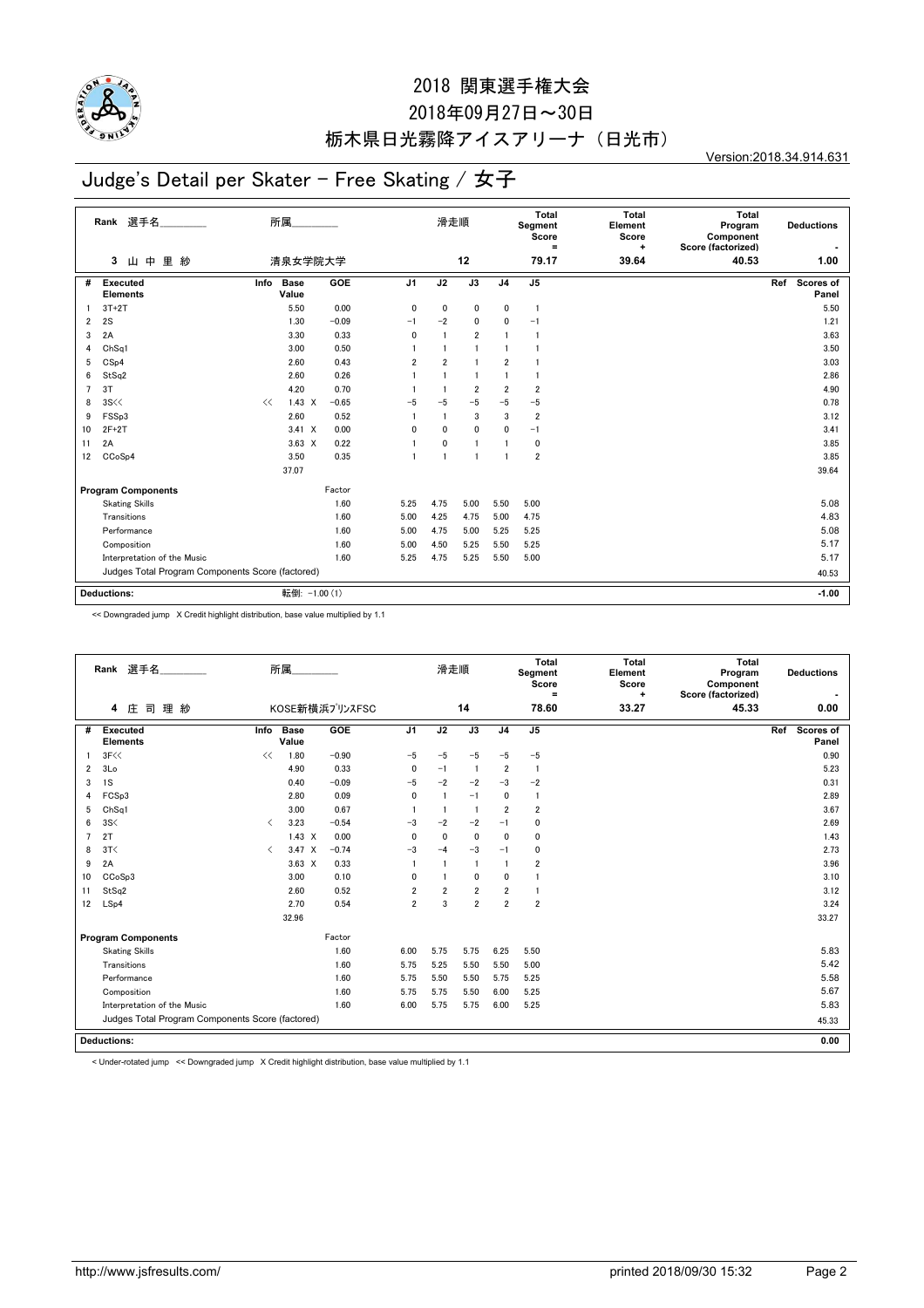

## 2018年09月27日~30日 栃木県日光霧降アイスアリーナ(日光市)

Version:2018.34.914.631

# Judge's Detail per Skater - Free Skating / 女子

|    | Rank 選手名<br>佐藤紗菜<br>5                            | 所属<br>宇都宮フィギュアC              |         |                | 滑走順            | 2               |                | Total<br>Segment<br>Score<br>$\equiv$<br>78.60 | Total<br>Element<br>Score<br>$\ddot{}$<br>42.99 | <b>Total</b><br>Program<br>Component<br>Score (factorized)<br>35.61 | <b>Deductions</b><br>0.00        |
|----|--------------------------------------------------|------------------------------|---------|----------------|----------------|-----------------|----------------|------------------------------------------------|-------------------------------------------------|---------------------------------------------------------------------|----------------------------------|
|    |                                                  |                              |         |                |                |                 |                |                                                |                                                 |                                                                     |                                  |
| #  | <b>Executed</b><br><b>Elements</b>               | Info<br><b>Base</b><br>Value | GOE     | J <sub>1</sub> | J2             | $\overline{J3}$ | J <sub>4</sub> | J <sub>5</sub>                                 |                                                 |                                                                     | Ref<br><b>Scores of</b><br>Panel |
|    | $3T+2T$                                          | 5.50                         | 0.84    | 2              | $\overline{2}$ | $\overline{2}$  | $\overline{2}$ | $\overline{\mathbf{2}}$                        |                                                 |                                                                     | 6.34                             |
| 2  | 3S                                               | 4.30                         | 0.14    |                | $\overline{1}$ | $\mathbf 0$     | 0              | $-1$                                           |                                                 |                                                                     | 4.44                             |
| 3  | FSSp4                                            | 3.00                         | 0.60    | $\overline{2}$ | $\overline{2}$ | $\overline{1}$  | $\overline{2}$ | $\overline{\mathbf{2}}$                        |                                                 |                                                                     | 3.60                             |
| 4  | Ch <sub>Sq1</sub>                                | 3.00                         | 0.00    | 0              | $\mathbf{0}$   | $-1$            | $\mathbf{0}$   | 0                                              |                                                 |                                                                     | 3.00                             |
| 5  | 2A                                               | 3.30                         | 0.66    | $\overline{2}$ | $\overline{2}$ | $\overline{2}$  | $\overline{2}$ | -1                                             |                                                 |                                                                     | 3.96                             |
| 6  | 3T                                               | 4.20                         | $-0.28$ | 0              | $-1$           | $-1$            | $\mathbf{0}$   | $-2$                                           |                                                 |                                                                     | 3.92                             |
| 7  | StSq3                                            | 3.30                         | 0.33    | 0              |                | $\overline{1}$  |                | $\mathbf{1}$                                   |                                                 |                                                                     | 3.63                             |
| 8  | 2A                                               | $3.63 \times$                | 0.33    | $\overline{2}$ |                |                 |                | 1                                              |                                                 |                                                                     | 3.96                             |
| 9  | CCoSp3                                           | 3.00                         | 0.30    |                | $\overline{1}$ | -1              | $\mathbf{1}$   | -1                                             |                                                 |                                                                     | 3.30                             |
| 10 | $2Lo+2T$                                         | 3.30 X                       | $-0.17$ | $-1$           | $-1$           | $-1$            | $-2$           | $-1$                                           |                                                 |                                                                     | 3.13                             |
| 11 | 2Lo                                              | $1.87 \times$                | $-0.06$ | 0              | 0              | 0               | $-1$           | $-1$                                           |                                                 |                                                                     | 1.81                             |
| 12 | LSp2                                             | 1.90                         | 0.00    | $-1$           | $\mathbf 0$    | $\mathbf 0$     | $\mathbf 0$    | $\pmb{0}$                                      |                                                 |                                                                     | 1.90                             |
|    |                                                  | 40.30                        |         |                |                |                 |                |                                                |                                                 |                                                                     | 42.99                            |
|    | <b>Program Components</b>                        |                              | Factor  |                |                |                 |                |                                                |                                                 |                                                                     |                                  |
|    | <b>Skating Skills</b>                            |                              | 1.60    | 5.25           | 4.75           | 4.25            | 4.75           | 4.50                                           |                                                 |                                                                     | 4.67                             |
|    | Transitions                                      |                              | 1.60    | 4.75           | 4.25           | 4.00            | 4.25           | 4.00                                           |                                                 |                                                                     | 4.17                             |
|    | Performance                                      |                              | 1.60    | 4.50           | 4.75           | 4.25            | 4.25           | 4.50                                           |                                                 |                                                                     | 4.42                             |
|    | Composition                                      |                              | 1.60    | 4.50           | 4.50           | 4.50            | 4.50           | 4.50                                           |                                                 |                                                                     | 4.50                             |
|    | Interpretation of the Music                      |                              | 1.60    | 4.50           | 4.50           | 4.25            | 4.50           | 4.50                                           |                                                 |                                                                     | 4.50                             |
|    | Judges Total Program Components Score (factored) |                              |         |                |                |                 |                |                                                |                                                 |                                                                     | 35.61                            |
|    | <b>Deductions:</b>                               |                              |         |                |                |                 |                |                                                |                                                 |                                                                     | 0.00                             |

X Credit highlight distribution, base value multiplied by 1.1

|                | Rank 選手名                                         |           | 所属                   |            |                | 滑走順            |                |                         | <b>Total</b><br>Segment<br>Score<br>Ξ | Total<br>Element<br>Score<br>$\ddot{}$ | Total<br>Program<br>Component<br>Score (factorized) | <b>Deductions</b>         |
|----------------|--------------------------------------------------|-----------|----------------------|------------|----------------|----------------|----------------|-------------------------|---------------------------------------|----------------------------------------|-----------------------------------------------------|---------------------------|
|                | 6<br>加 来 日菜乃                                     |           |                      | 千葉経済大学附属高校 |                |                | 10             |                         | 75.45                                 | 37.85                                  | 37.60                                               | 0.00                      |
| #              | Executed<br><b>Elements</b>                      | Info      | <b>Base</b><br>Value | GOE        | J <sub>1</sub> | J2             | J3             | J <sub>4</sub>          | J <sub>5</sub>                        |                                        |                                                     | Scores of<br>Ref<br>Panel |
|                | $3T+2T$                                          |           | 5.50                 | 0.42       |                | 0              | 1              | $\overline{2}$          | $\mathbf{1}$                          |                                        |                                                     | 5.92                      |
| $\overline{2}$ | 2F                                               |           | 1.80                 | 0.06       |                | $\mathbf 0$    | $\mathbf{1}$   | $\mathbf 0$             | $\mathbf 0$                           |                                        |                                                     | 1.86                      |
| 3              | 3S+1Eu+2S                                        |           | 6.10                 | 0.14       | 0              | $-1$           | 0              | -1                      | $\mathbf{1}$                          |                                        |                                                     | 6.24                      |
| 4              | CCoSp4                                           |           | 3.50                 | 0.35       |                | $\overline{1}$ | $\mathbf{0}$   |                         | $\overline{\mathbf{2}}$               |                                        |                                                     | 3.85                      |
| 5              | LSp3                                             |           | 2.40                 | 0.48       | $\overline{2}$ | $\overline{2}$ | $\blacksquare$ | $\overline{2}$          | $\overline{2}$                        |                                        |                                                     | 2.88                      |
| 6              | Ch <sub>Sq1</sub>                                |           | 3.00                 | $-0.33$    | $-2$           | $-2$           | 0              | 0                       | $\mathbf 0$                           |                                        |                                                     | 2.67                      |
| $\overline{7}$ | 3T<<                                             | <<        | 1.30                 | $-0.65$    | $-5$           | $-5$           | $-5$           | $-5$                    | $-5$                                  |                                        |                                                     | 0.65                      |
| 8              | $3S<+2T$                                         | ≺         | 4.98 X               | $-0.86$    | $-3$           | $-4$           | $-3$           | $-2$                    | $-2$                                  |                                        |                                                     | 4.12                      |
| 9              | 2A<                                              | $\langle$ | $2.73 \times$        | $-1.24$    | $-4$           | $-5$           | $-5$           | $-5$                    | $-5$                                  |                                        |                                                     | 1.49                      |
| 10             | FSSp1                                            |           | 2.00                 | 0.07       | 0              | $\mathbf{0}$   | $\mathbf 0$    | $\overline{1}$          | $\overline{1}$                        |                                        |                                                     | 2.07                      |
| 11             | StSq2                                            |           | 2.60                 | 0.09       | 0              | $\mathbf{0}$   | 0              | $\overline{\mathbf{1}}$ | $\mathbf{1}$                          |                                        |                                                     | 2.69                      |
| 12             | 2A                                               |           | $3.63 \times$        | $-0.22$    | 0              | $-1$           | $-1$           | $-1$                    | $\mathbf 0$                           |                                        |                                                     | 3.41                      |
|                |                                                  |           | 39.54                |            |                |                |                |                         |                                       |                                        |                                                     | 37.85                     |
|                | <b>Program Components</b>                        |           |                      | Factor     |                |                |                |                         |                                       |                                        |                                                     |                           |
|                | <b>Skating Skills</b>                            |           |                      | 1.60       | 5.25           | 4.75           | 4.75           | 5.25                    | 5.00                                  |                                        |                                                     | 5.00                      |
|                | Transitions                                      |           |                      | 1.60       | 4.50           | 4.25           | 4.50           | 4.50                    | 4.50                                  |                                        |                                                     | 4.50                      |
|                | Performance                                      |           |                      | 1.60       | 4.50           | 4.75           | 4.75           | 5.00                    | 4.75                                  |                                        |                                                     | 4.75                      |
|                | Composition                                      |           |                      | 1.60       | 4.50           | 4.50           | 4.75           | 5.00                    | 4.75                                  |                                        |                                                     | 4.67                      |
|                | Interpretation of the Music                      |           |                      | 1.60       | 4.50           | 4.50           | 4.50           | 4.75                    | 4.75                                  |                                        |                                                     | 4.58                      |
|                | Judges Total Program Components Score (factored) |           |                      |            |                |                |                |                         |                                       |                                        |                                                     | 37.60                     |
|                | <b>Deductions:</b>                               |           |                      |            |                |                |                |                         |                                       |                                        |                                                     | 0.00                      |
|                |                                                  |           |                      |            |                |                |                |                         |                                       |                                        |                                                     |                           |

< Under-rotated jump << Downgraded jump X Credit highlight distribution, base value multiplied by 1.1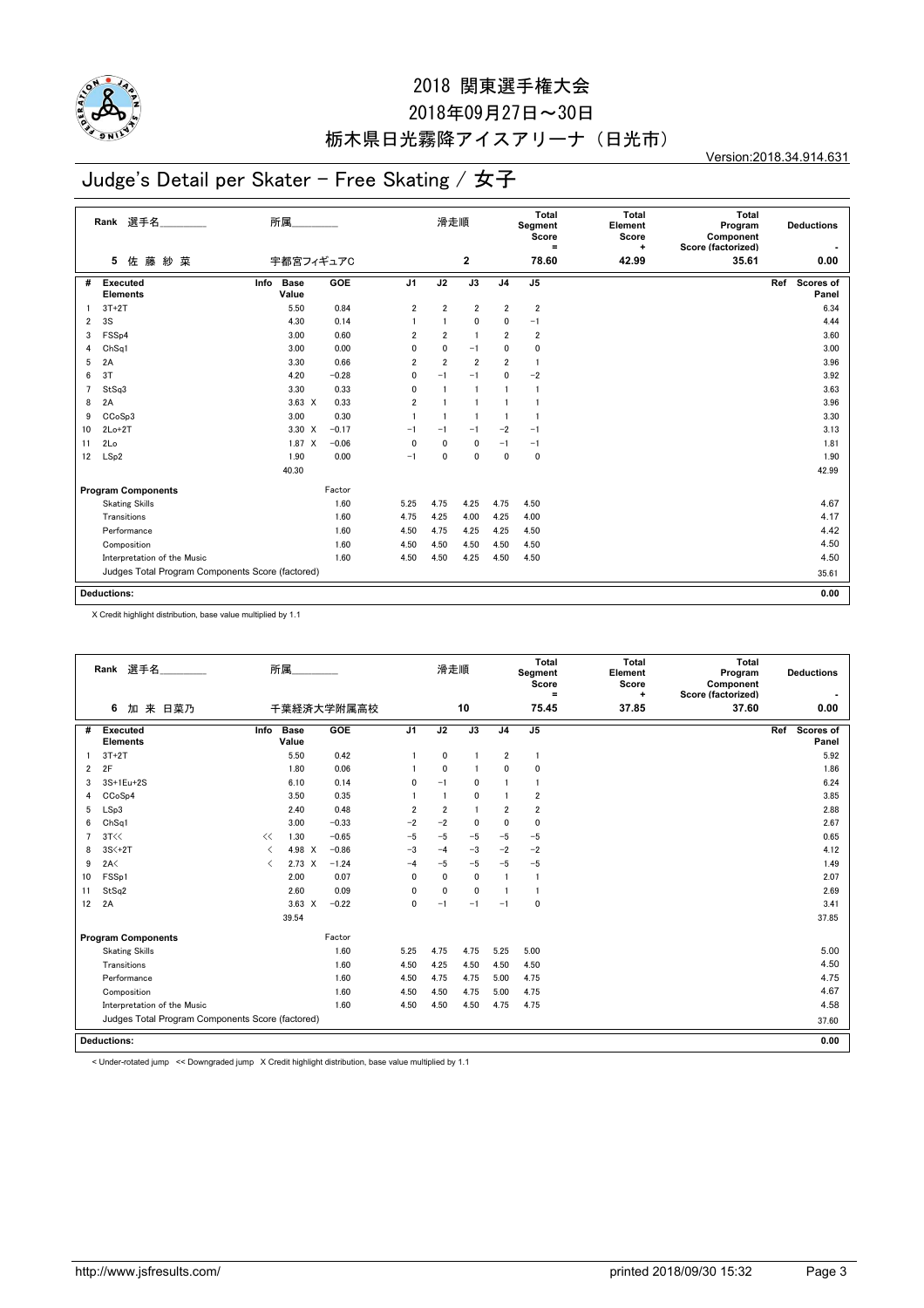

## 2018年09月27日~30日 栃木県日光霧降アイスアリーナ(日光市)

Version:2018.34.914.631

#### Judge's Detail per Skater - Free Skating / 女子

|    | Rank 選手名                                         |           | 所属                   |         |                | 滑走順          |                 |                | Total<br>Segment<br>Score<br>$\equiv$ | <b>Total</b><br>Element<br>Score<br>÷ | Total<br>Program<br>Component<br>Score (factorized) |     | <b>Deductions</b>  |
|----|--------------------------------------------------|-----------|----------------------|---------|----------------|--------------|-----------------|----------------|---------------------------------------|---------------------------------------|-----------------------------------------------------|-----|--------------------|
|    | 山中<br>里子<br>7                                    |           | アクアリンクちばクラブ          |         |                |              | $\overline{7}$  |                | 73.10                                 | 37.57                                 | 36.53                                               |     | 1.00               |
| #  | Executed<br><b>Elements</b>                      | Info      | <b>Base</b><br>Value | GOE     | J <sub>1</sub> | J2           | $\overline{J3}$ | J <sub>4</sub> | J5                                    |                                       |                                                     | Ref | Scores of<br>Panel |
|    | 2F                                               |           | 1.80                 | 0.06    |                | 0            | -1              | 0              | 0                                     |                                       |                                                     |     | 1.86               |
| 2  | 3Lo<                                             | $\langle$ | 3.68                 | $-1.10$ | $-3$           | $-4$         | $-4$            | $-2$           | $-2$                                  |                                       |                                                     |     | 2.58               |
| 3  | FSS <sub>p4</sub>                                |           | 3.00                 | 0.40    |                |              | $\overline{2}$  | $\overline{2}$ | 1                                     |                                       |                                                     |     | 3.40               |
| 4  | LSp4                                             |           | 2.70                 | $-0.09$ | $\mathbf{0}$   | $-1$         | $\mathbf 0$     | $-1$           | $\overline{2}$                        |                                       |                                                     |     | 2.61               |
| 5  | 3S <                                             | <<        | 1.30                 | $-0.43$ | $-3$           | $-4$         | $-4$            | $-3$           | $-3$                                  |                                       |                                                     |     | 0.87               |
| 6  | Ch <sub>Sq1</sub>                                |           | 3.00                 | 0.50    |                | -1           | 0               | $\mathbf{1}$   | $\mathbf{1}$                          |                                       |                                                     |     | 3.50               |
| 7  | $3Lo \leq 2T$                                    | <<        | 3.00                 | $-0.57$ | $-3$           | $-5$         | $-4$            | $-3$           | $-3$                                  |                                       |                                                     |     | 2.43               |
| 8  | 2A+2Lo+2Lo                                       |           | 7.37 X               | $-0.11$ | $\mathbf{0}$   | $-1$         | $-1$            | 0              | 0                                     |                                       |                                                     |     | 7.26               |
| 9  | StSq2                                            |           | 2.60                 | 0.17    |                | $\mathbf{0}$ | $\mathbf{0}$    |                | $\mathbf{1}$                          |                                       |                                                     |     | 2.77               |
| 10 | 2A                                               |           | $3.63 \times$        | 0.11    | $\mathbf{0}$   | $\mathbf{0}$ | $\overline{1}$  | $\mathbf{1}$   | 0                                     |                                       |                                                     |     | 3.74               |
| 11 | $2Lz!+2T$                                        | л.        | $3.74 \times$        | $-0.49$ | $-3$           | $-4$         | $-2$            | $-2$           | $-1$                                  |                                       |                                                     |     | 3.25               |
| 12 | CCoSp3                                           |           | 3.00                 | 0.30    | $\overline{1}$ | 0            | $\overline{1}$  | $\mathbf{1}$   | $\overline{2}$                        |                                       |                                                     |     | 3.30               |
|    |                                                  |           | 38.82                |         |                |              |                 |                |                                       |                                       |                                                     |     | 37.57              |
|    | <b>Program Components</b>                        |           |                      | Factor  |                |              |                 |                |                                       |                                       |                                                     |     |                    |
|    | <b>Skating Skills</b>                            |           |                      | 1.60    | 5.00           | 4.50         | 4.25            | 5.00           | 4.75                                  |                                       |                                                     |     | 4.75               |
|    | Transitions                                      |           |                      | 1.60    | 4.75           | 4.25         | 4.25            | 4.75           | 4.75                                  |                                       |                                                     |     | 4.58               |
|    | Performance                                      |           |                      | 1.60    | 4.50           | 4.00         | 4.50            | 4.50           | 4.50                                  |                                       |                                                     |     | 4.50               |
|    | Composition                                      |           |                      | 1.60    | 4.50           | 4.00         | 4.50            | 4.75           | 4.50                                  |                                       |                                                     |     | 4.50               |
|    | Interpretation of the Music                      |           |                      | 1.60    | 4.75           | 4.25         | 4.25            | 4.75           | 4.50                                  |                                       |                                                     |     | 4.50               |
|    | Judges Total Program Components Score (factored) |           |                      |         |                |              |                 |                |                                       |                                       |                                                     |     | 36.53              |
|    |                                                  |           |                      |         |                |              |                 |                |                                       |                                       |                                                     |     |                    |
|    | <b>Deductions:</b>                               |           | 転倒: -1.00 (1)        |         |                |              |                 |                |                                       |                                       |                                                     |     | $-1.00$            |

< Under-rotated jump << Downgraded jump X Credit highlight distribution, base value multiplied by 1.1 ! Not clear edge

|                | 選手名<br>Rank                                      | 所属                           |         |                | 滑走順          |                |                | Total<br>Segment<br>Score<br>Ξ | <b>Total</b><br>Element<br>Score<br>÷ | Total<br>Program<br>Component<br>Score (factorized) | <b>Deductions</b>         |
|----------------|--------------------------------------------------|------------------------------|---------|----------------|--------------|----------------|----------------|--------------------------------|---------------------------------------|-----------------------------------------------------|---------------------------|
|                | 8<br>藤<br>本梨乃                                    | 山梨学院大学                       |         |                |              | 9              |                | 71.74                          | 37.73                                 | 36.01                                               | 2.00                      |
| #              | Executed<br><b>Elements</b>                      | Info<br><b>Base</b><br>Value | GOE     | J <sub>1</sub> | J2           | J3             | J <sub>4</sub> | J5                             |                                       |                                                     | Scores of<br>Ref<br>Panel |
|                | $3T+2T$                                          | 5.50                         | 0.28    | 0              | $-2$         | $\overline{2}$ | $\overline{1}$ | $\mathbf{1}$                   |                                       |                                                     | 5.78                      |
| $\overline{2}$ | 3S<                                              | 3.23<br>$\langle$            | $-1.18$ | $-4$           | $-5$         | $-4$           | $-3$           | $-3$                           |                                       |                                                     | 2.05                      |
| 3              | 3T                                               | 4.20                         | $-0.42$ | $-1$           | $-3$         | $-1$           | $\mathbf{0}$   | $-1$                           |                                       |                                                     | 3.78                      |
| 4              | FSS <sub>p2</sub>                                | 2.30                         | 0.00    | 0              | $-1$         | 0              | $\mathbf{0}$   | $\mathbf 0$                    |                                       |                                                     | 2.30                      |
| 5              | StSq2                                            | 2.60                         | 0.17    | -1             | $\mathbf{0}$ | 0              | $\overline{1}$ | $\mathbf{1}$                   |                                       |                                                     | 2.77                      |
| 6              | 2F                                               | 1.80                         | $-0.90$ | $-5$           | $-5$         | $-5$           | $-5$           | $-5$                           |                                       |                                                     | 0.90                      |
| $\overline{7}$ | 2A                                               | $3.63 \times$                | $-1.65$ | $-5$           | $-5$         | $-5$           | $-5$           | $-5$                           |                                       |                                                     | 1.98                      |
| 8              | 2A+1Eu+2S                                        | $5.61 \t X$                  | 0.22    | 0              | $\mathbf{0}$ | 1              | $\overline{1}$ | -1                             |                                       |                                                     | 5.83                      |
| 9              | $2Lo+2T$                                         | 3.30 X                       | 0.00    | $\mathbf{0}$   | $\mathbf{0}$ | 0              | $\mathbf{0}$   | $\mathbf{1}$                   |                                       |                                                     | 3.30                      |
| 10             | Ch <sub>Sq1</sub>                                | 3.00                         | $-0.17$ | $-1$           | $-1$         | $\mathbf{0}$   | $\overline{1}$ | $\Omega$                       |                                       |                                                     | 2.83                      |
| 11             | LSp3                                             | 2.40                         | 0.08    | $\mathbf{0}$   | $\mathbf{0}$ | 1              | $\mathbf{0}$   | -1                             |                                       |                                                     | 2.48                      |
| 12             | CCoSp4                                           | 3.50                         | 0.23    | 1              | $-1$         | 0              | $\overline{1}$ | -1                             |                                       |                                                     | 3.73                      |
|                |                                                  | 41.07                        |         |                |              |                |                |                                |                                       |                                                     | 37.73                     |
|                | <b>Program Components</b>                        |                              | Factor  |                |              |                |                |                                |                                       |                                                     |                           |
|                | <b>Skating Skills</b>                            |                              | 1.60    | 5.00           | 4.50         | 4.50           | 4.75           | 4.75                           |                                       |                                                     | 4.67                      |
|                | Transitions                                      |                              | 1.60    | 4.75           | 4.50         | 4.25           | 4.50           | 4.25                           |                                       |                                                     | 4.42                      |
|                | Performance                                      |                              | 1.60    | 4.50           | 4.50         | 4.50           | 4.50           | 4.50                           |                                       |                                                     | 4.50                      |
|                | Composition                                      |                              | 1.60    | 4.50           | 4.25         | 4.50           | 4.75           | 4.25                           |                                       |                                                     | 4.42                      |
|                | Interpretation of the Music                      |                              | 1.60    | 4.50           | 4.25         | 4.50           | 4.75           | 4.50                           |                                       |                                                     | 4.50                      |
|                | Judges Total Program Components Score (factored) |                              |         |                |              |                |                |                                |                                       |                                                     | 36.01                     |
|                | <b>Deductions:</b>                               | 転倒: - 2.00 (2)               |         |                |              |                |                |                                |                                       |                                                     | $-2.00$                   |

< Under-rotated jump X Credit highlight distribution, base value multiplied by 1.1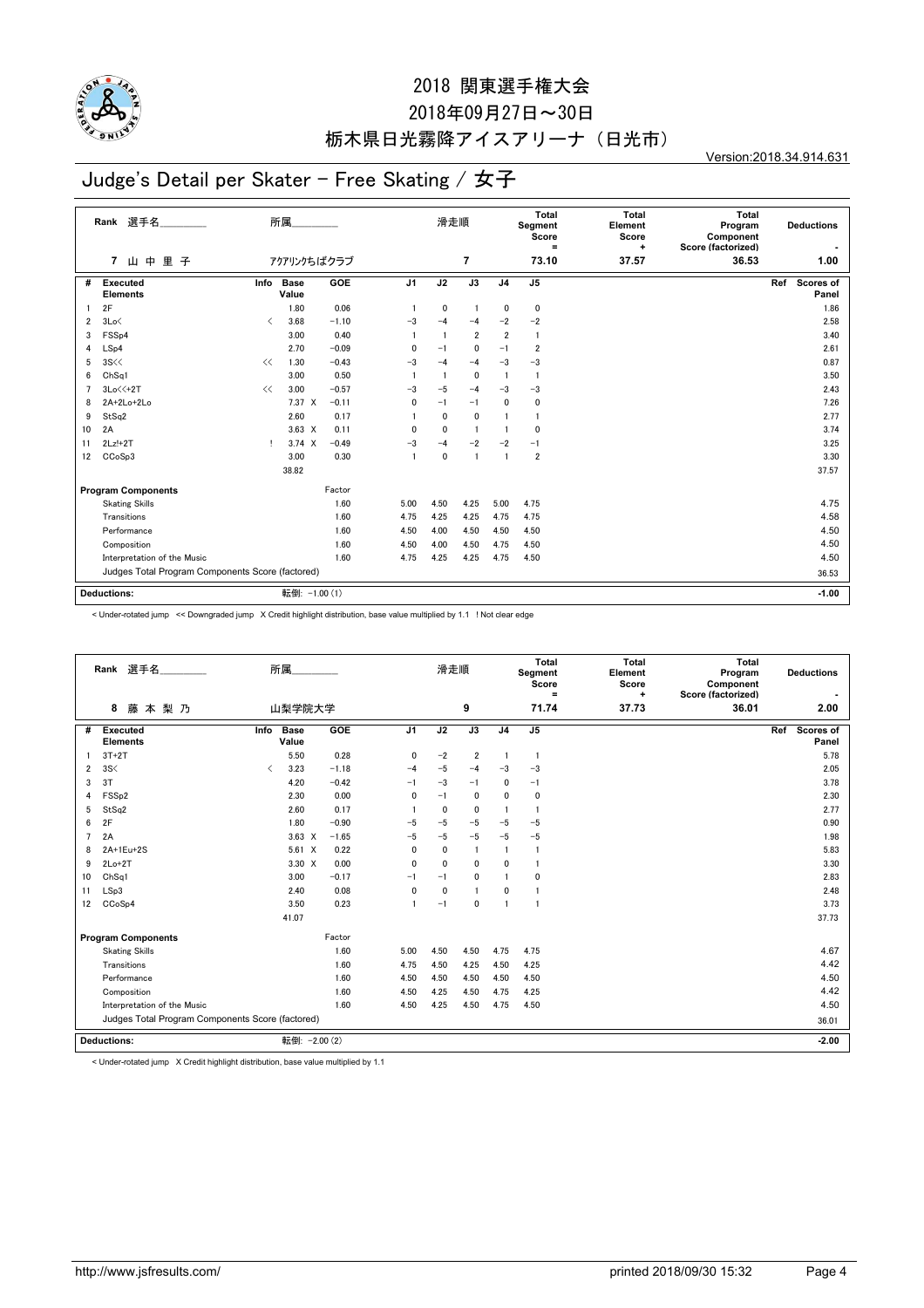

## 2018年09月27日~30日 栃木県日光霧降アイスアリーナ(日光市)

Version:2018.34.914.631

# Judge's Detail per Skater - Free Skating / 女子

|    | 選手名<br>Rank<br>志澪夏<br>9                          |                               | 所属<br>大東文化大学         |         |                | 滑走順            | 1              |                | <b>Total</b><br>Segment<br>Score<br>Ξ<br>69.52 | Total<br>Element<br>Score<br>$\ddot{}$<br>36.18 | <b>Total</b><br>Program<br>Component<br>Score (factorized)<br>33.34 |     | <b>Deductions</b><br>0.00 |
|----|--------------------------------------------------|-------------------------------|----------------------|---------|----------------|----------------|----------------|----------------|------------------------------------------------|-------------------------------------------------|---------------------------------------------------------------------|-----|---------------------------|
|    | 金                                                |                               |                      |         |                |                |                |                |                                                |                                                 |                                                                     |     |                           |
| #  | <b>Executed</b><br><b>Elements</b>               | Info                          | <b>Base</b><br>Value | GOE     | J <sub>1</sub> | J2             | J3             | J <sub>4</sub> | J <sub>5</sub>                                 |                                                 |                                                                     | Ref | Scores of<br>Panel        |
|    | $3T+2T$                                          |                               | 5.50                 | 0.42    | $\overline{1}$ | $\overline{1}$ | $\overline{1}$ | $\overline{1}$ | 0                                              |                                                 |                                                                     |     | 5.92                      |
| 2  | 2A                                               |                               | 3.30                 | $-0.99$ | $-2$           | $-3$           | $-3$           | $-3$           | $-3$                                           |                                                 |                                                                     |     | 2.31                      |
| 3  | CC <sub>o</sub> S <sub>p</sub> 3                 |                               | 3.00                 | $-0.30$ | 0              | $-3$           | $-1$           | $-1$           | $-1$                                           |                                                 |                                                                     |     | 2.70                      |
| 4  | 1A                                               |                               | 1.10                 | 0.00    | $\mathbf{0}$   | $\overline{1}$ | $\mathbf 0$    | $\mathbf{0}$   | 0                                              |                                                 |                                                                     |     | 1.10                      |
| 5  | $2F+2T$                                          |                               | 3.10                 | 0.18    |                |                | $\mathbf{1}$   |                | 0                                              |                                                 |                                                                     |     | 3.28                      |
| 6  | FSSp3                                            |                               | 2.60                 | 0.17    |                |                | $\mathbf{0}$   | $\mathbf{0}$   | 1                                              |                                                 |                                                                     |     | 2.77                      |
| 7  | StSq2                                            |                               | 2.60                 | 0.00    |                | $\mathbf{0}$   | $\mathbf{0}$   | $\mathbf{0}$   | 0                                              |                                                 |                                                                     |     | 2.60                      |
| 8  | Ch <sub>Sq1</sub>                                |                               | 3.00                 | $-0.17$ |                | $-1$           | $-1$           | $\mathbf{0}$   | 0                                              |                                                 |                                                                     |     | 2.83                      |
| 9  | 2Lz+2Lo+2Lo<                                     | $\overline{\left( \right. }%$ | 5.59 X               | $-0.35$ | $-2$           | $-2$           | $-2$           | $-1$           | $-1$                                           |                                                 |                                                                     |     | 5.24                      |
| 10 | 2Lz                                              |                               | $2.31 \t X$          | 0.14    | 0              | $\overline{1}$ | $\mathbf{1}$   | $\mathbf{1}$   | 0                                              |                                                 |                                                                     |     | 2.45                      |
| 11 | 2F                                               |                               | $1.98 \times$        | 0.00    | 0              | 0              | $\mathbf{0}$   |                | $-1$                                           |                                                 |                                                                     |     | 1.98                      |
| 12 | FCCoSp3                                          |                               | 3.00                 | 0.00    |                | $-2$           | $\mathbf 0$    | $\mathbf 0$    | $\mathbf 0$                                    |                                                 |                                                                     |     | 3.00                      |
|    |                                                  |                               | 37.08                |         |                |                |                |                |                                                |                                                 |                                                                     |     | 36.18                     |
|    | <b>Program Components</b>                        |                               |                      | Factor  |                |                |                |                |                                                |                                                 |                                                                     |     |                           |
|    | <b>Skating Skills</b>                            |                               |                      | 1.60    | 4.50           | 4.25           | 4.25           | 4.50           | 4.25                                           |                                                 |                                                                     |     | 4.33                      |
|    | Transitions                                      |                               |                      | 1.60    | 4.00           | 4.00           | 4.00           | 4.25           | 3.75                                           |                                                 |                                                                     |     | 4.00                      |
|    | Performance                                      |                               |                      | 1.60    | 4.00           | 4.25           | 4.25           | 4.25           | 4.00                                           |                                                 |                                                                     |     | 4.17                      |
|    | Composition                                      |                               |                      | 1.60    | 4.25           | 4.00           | 4.25           | 4.50           | 4.00                                           |                                                 |                                                                     |     | 4.17                      |
|    | Interpretation of the Music                      |                               |                      | 1.60    | 4.25           | 4.00           | 4.25           | 4.50           | 3.75                                           |                                                 |                                                                     |     | 4.17                      |
|    | Judges Total Program Components Score (factored) |                               |                      |         |                |                |                |                |                                                |                                                 |                                                                     |     | 33.34                     |
|    |                                                  |                               |                      |         |                |                |                |                |                                                |                                                 |                                                                     |     |                           |
|    | <b>Deductions:</b>                               |                               |                      |         |                |                |                |                |                                                |                                                 |                                                                     |     | 0.00                      |

< Under-rotated jump X Credit highlight distribution, base value multiplied by 1.1

|                | Rank 選手名<br>西尾帆花<br>10                           |           | 所属<br>白鵬女子高校         |         |                | 滑走順            | 8              |                | Total<br>Segment<br>Score<br>$\equiv$<br>66.80 | <b>Total</b><br>Element<br>Score<br>÷<br>32.26 | Total<br>Program<br>Component<br>Score (factorized)<br>36.54 |     | <b>Deductions</b><br>2.00 |
|----------------|--------------------------------------------------|-----------|----------------------|---------|----------------|----------------|----------------|----------------|------------------------------------------------|------------------------------------------------|--------------------------------------------------------------|-----|---------------------------|
|                |                                                  |           |                      |         |                |                |                |                |                                                |                                                |                                                              |     |                           |
| #              | Executed<br><b>Elements</b>                      | Info      | <b>Base</b><br>Value | GOE     | J <sub>1</sub> | J2             | J3             | J <sub>4</sub> | J <sub>5</sub>                                 |                                                |                                                              | Ref | <b>Scores of</b><br>Panel |
|                | ChSa1                                            |           | 3.00                 | 0.50    | -1             | $\overline{1}$ | $\overline{1}$ | $\overline{2}$ | $\overline{1}$                                 |                                                |                                                              |     | 3.50                      |
| 2              | 2A                                               |           | 3.30                 | $-0.33$ | $-1$           | $-1$           | $-1$           | 0              | $-1$                                           |                                                |                                                              |     | 2.97                      |
| 3              | 3T                                               |           | 4.20                 | $-2.10$ | $-5$           | $-5$           | $-5$           | $-5$           | $-5$                                           |                                                |                                                              |     | 2.10                      |
| 4              | 3S<                                              | $\langle$ | 3.23                 | $-1.62$ | $-5$           | $-5$           | $-5$           | $-5$           | $-5$                                           |                                                |                                                              |     | 1.61                      |
| 5              | CC <sub>o</sub> S <sub>p4</sub>                  |           | 3.50                 | 0.58    |                | $\overline{2}$ | $\overline{2}$ | $\overline{2}$ | $\Omega$                                       |                                                |                                                              |     | 4.08                      |
| 6              | 1S                                               |           | 0.40                 | $-0.19$ | $-5$           | $-5$           | $-5$           | $-4$           | $-4$                                           |                                                |                                                              |     | 0.21                      |
| $\overline{7}$ | $3T+2T$                                          |           | $6.05 \quad X$       | 0.28    | $\mathbf{0}$   | $\overline{1}$ | $\overline{1}$ | $\mathbf{1}$   | $\mathbf 0$                                    |                                                |                                                              |     | 6.33                      |
| 8              | 2Lz+A+SEQ                                        |           | $1.85 \quad X$       | 0.00    | $\mathbf{0}$   | 0              | 0              | 0              | $\mathbf 0$                                    |                                                |                                                              |     | 1.85                      |
| 9              | LSp2                                             |           | 1.90                 | 0.06    | $\mathbf{0}$   | $\overline{2}$ | $\blacksquare$ | 0              | $\mathbf 0$                                    |                                                |                                                              |     | 1.96                      |
| 10             | $2F+2T$                                          |           | $3.41 \times$        | 0.06    | $\mathbf{0}$   | $\mathbf{0}$   | $\overline{1}$ | $\overline{2}$ | $\mathbf 0$                                    |                                                |                                                              |     | 3.47                      |
| 11             | FSS <sub>p2</sub>                                |           | 2.30                 | 0.08    | $\mathbf{0}$   | $\mathbf{0}$   | $-1$           | $\mathbf{1}$   | $\mathbf{1}$                                   |                                                |                                                              |     | 2.38                      |
| 12             | StSq1                                            |           | 1.80                 | 0.00    | $\mathbf{0}$   | $\overline{1}$ | $\mathbf{0}$   | 0              | $-1$                                           |                                                |                                                              |     | 1.80                      |
|                |                                                  |           | 34.94                |         |                |                |                |                |                                                |                                                |                                                              |     | 32.26                     |
|                | <b>Program Components</b>                        |           |                      | Factor  |                |                |                |                |                                                |                                                |                                                              |     |                           |
|                | <b>Skating Skills</b>                            |           |                      | 1.60    | 4.75           | 5.00           | 4.75           | 5.00           | 5.00                                           |                                                |                                                              |     | 4.92                      |
|                | Transitions                                      |           |                      | 1.60    | 4.25           | 4.50           | 4.50           | 4.50           | 4.25                                           |                                                |                                                              |     | 4.42                      |
|                | Performance                                      |           |                      | 1.60    | 4.25           | 4.50           | 4.75           | 4.50           | 4.25                                           |                                                |                                                              |     | 4.42                      |
|                | Composition                                      |           |                      | 1.60    | 4.25           | 4.75           | 4.50           | 4.75           | 4.50                                           |                                                |                                                              |     | 4.58                      |
|                | Interpretation of the Music                      |           |                      | 1.60    | 4.25           | 4.50           | 4.50           | 4.50           | 4.50                                           |                                                |                                                              |     | 4.50                      |
|                | Judges Total Program Components Score (factored) |           |                      |         |                |                |                |                |                                                |                                                |                                                              |     | 36.54                     |
|                | <b>Deductions:</b>                               |           | 転倒: - 2.00 (2)       |         |                |                |                |                |                                                |                                                |                                                              |     | $-2.00$                   |

< Under-rotated jump X Credit highlight distribution, base value multiplied by 1.1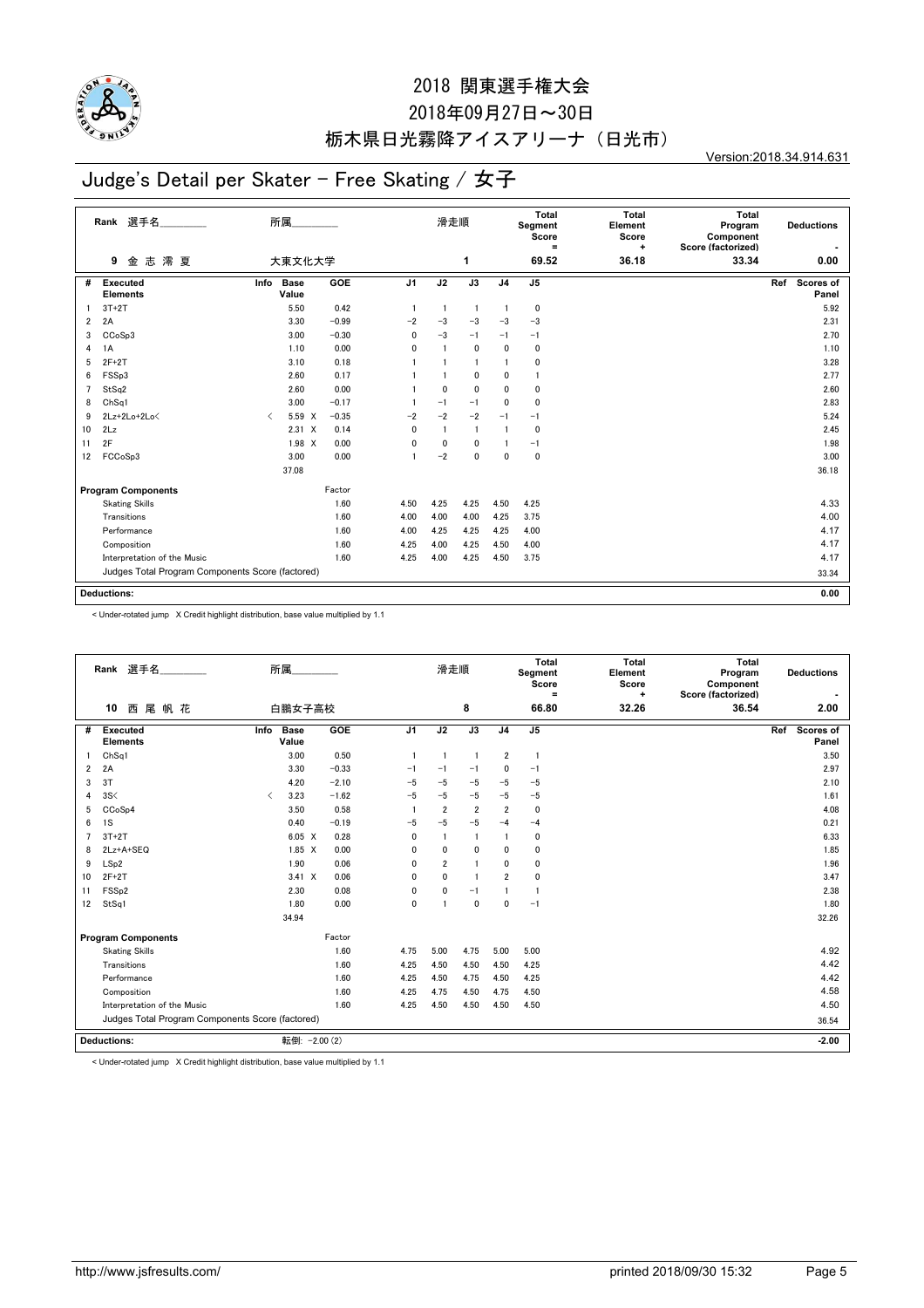

## 2018年09月27日~30日 栃木県日光霧降アイスアリーナ(日光市)

Version:2018.34.914.631

# Judge's Detail per Skater - Free Skating / 女子

|                | Rank 選手名<br>関 原 ひなた<br>11                        |                               | 所属<br>信州大学    |         |                | 滑走順            | 5              |                | Total<br>Segment<br>Score<br>$\equiv$<br>66.77 | <b>Total</b><br>Element<br>Score<br>÷<br>34.10 | <b>Total</b><br>Program<br>Component<br>Score (factorized)<br>32.67 | <b>Deductions</b><br>0.00 |
|----------------|--------------------------------------------------|-------------------------------|---------------|---------|----------------|----------------|----------------|----------------|------------------------------------------------|------------------------------------------------|---------------------------------------------------------------------|---------------------------|
| #              | Executed                                         | Info                          | <b>Base</b>   | GOE     | J <sub>1</sub> | J2             | J3             | J <sub>4</sub> | J <sub>5</sub>                                 |                                                |                                                                     | Ref<br>Scores of          |
|                | <b>Elements</b>                                  |                               | Value         |         |                |                |                |                |                                                |                                                |                                                                     | Panel                     |
|                | $3S+2T$                                          |                               | 5.60          | 0.29    | 0              | 0              | $\overline{1}$ | $\overline{1}$ | $\mathbf{1}$                                   |                                                |                                                                     | 5.89                      |
| $\overline{2}$ | 3S<                                              | $\overline{\left( \right. }%$ | 3.23          | $-1.62$ | $-4$           | $-5$           | $-5$           | $-5$           | $-5$                                           |                                                |                                                                     | 1.61                      |
| 3              | $2F+2T$                                          |                               | 3.10          | 0.00    | $\mathbf{0}$   | 0              | $\mathbf 0$    |                | 0                                              |                                                |                                                                     | 3.10                      |
| 4              | LSp3                                             |                               | 2.40          | 0.24    |                | $\overline{1}$ | $\overline{1}$ |                | -1                                             |                                                |                                                                     | 2.64                      |
| 5              | 2Lz                                              |                               | 2.10          | 0.14    |                | 0              |                |                | 0                                              |                                                |                                                                     | 2.24                      |
| 6              | StSq1                                            |                               | 1.80          | 0.00    | 0              | $\mathbf 0$    | $\mathbf 0$    | 0              | 0                                              |                                                |                                                                     | 1.80                      |
| 7              | 2A                                               |                               | $3.63 \times$ | 0.00    |                | $\mathbf{0}$   | $\mathbf{0}$   | $\mathbf{0}$   | 0                                              |                                                |                                                                     | 3.63                      |
| 8              | CCoSp3                                           |                               | 3.00          | $-0.10$ | 0              | $-1$           | $-1$           | $\mathbf{0}$   | 0                                              |                                                |                                                                     | 2.90                      |
| 9              | 1A<                                              | $\overline{\left( \right. }%$ | 0.91 X        | $-0.42$ | $-5$           | $-5$           | $-5$           | $-5$           | $-4$                                           |                                                |                                                                     | 0.49                      |
| 10             | 2F+1Eu+2S                                        |                               | $3.96 \times$ | $-0.06$ | 0              | $-1$           | $-1$           | $\mathbf{1}$   | 0                                              |                                                |                                                                     | 3.90                      |
| 11             | Ch <sub>Sq1</sub>                                |                               | 3.00          | 0.00    | 0              | $\mathbf 0$    | $\mathbf 0$    |                | 0                                              |                                                |                                                                     | 3.00                      |
| 12             | FSS <sub>p4</sub>                                |                               | 3.00          | $-0.10$ | $-1$           | $-1$           | 0              | $\mathbf{1}$   | 0                                              |                                                |                                                                     | 2.90                      |
|                |                                                  |                               | 35.73         |         |                |                |                |                |                                                |                                                |                                                                     | 34.10                     |
|                | <b>Program Components</b>                        |                               |               | Factor  |                |                |                |                |                                                |                                                |                                                                     |                           |
|                | <b>Skating Skills</b>                            |                               |               | 1.60    | 4.00           | 4.25           | 4.25           | 4.75           | 4.75                                           |                                                |                                                                     | 4.42                      |
|                | Transitions                                      |                               |               | 1.60    | 3.50           | 3.75           | 4.00           | 4.25           | 4.00                                           |                                                |                                                                     | 3.92                      |
|                | Performance                                      |                               |               | 1.60    | 3.75           | 3.75           | 4.25           | 4.50           | 4.25                                           |                                                |                                                                     | 4.08                      |
|                | Composition                                      |                               |               | 1.60    | 3.75           | 3.75           | 4.25           | 4.75           | 4.00                                           |                                                |                                                                     | 4.00                      |
|                | Interpretation of the Music                      |                               |               | 1.60    | 3.75           | 3.50           | 4.00           | 4.75           | 4.25                                           |                                                |                                                                     | 4.00                      |
|                | Judges Total Program Components Score (factored) |                               |               |         |                |                |                |                |                                                |                                                |                                                                     | 32.67                     |
|                | <b>Deductions:</b>                               |                               |               |         |                |                |                |                |                                                |                                                |                                                                     | 0.00                      |

< Under-rotated jump X Credit highlight distribution, base value multiplied by 1.1

| Rank 選手名<br>茜<br>12<br>松<br>原                    | 所属<br>尚美学園大学                          |            |                         | 滑走順            | 6              |                | Total<br>Segment<br>Score<br>Ξ<br>65.49 | <b>Total</b><br>Element<br>Score<br>$\ddot{}$<br>32.42 | Total<br>Program<br>Component<br>Score (factorized)<br>35.07 | <b>Deductions</b><br>2.00 |
|--------------------------------------------------|---------------------------------------|------------|-------------------------|----------------|----------------|----------------|-----------------------------------------|--------------------------------------------------------|--------------------------------------------------------------|---------------------------|
| Executed<br>#                                    | <b>Base</b><br>Info                   | GOE        | J <sub>1</sub>          | J2             | J3             | J <sub>4</sub> | J <sub>5</sub>                          |                                                        |                                                              | Ref<br>Scores of          |
| <b>Elements</b>                                  | Value                                 |            |                         |                |                |                |                                         |                                                        |                                                              | Panel                     |
| $3T+2T+2Lo$                                      | 7.20                                  | 0.00       | 0                       | $\mathbf 0$    | $\mathbf 0$    | $\mathbf 0$    | 0                                       |                                                        |                                                              | 7.20                      |
| 2S<br>2                                          | 1.30                                  | 0.04       | 0                       | $\mathbf 0$    | $\mathbf{1}$   | $\mathbf{1}$   | 0                                       |                                                        |                                                              | 1.34                      |
| 2A<br>3                                          | 3.30                                  | 0.33       |                         | $\mathbf{0}$   |                |                |                                         |                                                        |                                                              | 3.63                      |
| FCCoSp4<br>4                                     | 3.50                                  | 0.23       |                         | $\mathbf{0}$   | -1             | $\overline{2}$ | 0                                       |                                                        |                                                              | 3.73                      |
| ChSq1<br>5                                       | 3.00                                  | 0.33       |                         | $\mathbf{0}$   | $\blacksquare$ | $\Omega$       | 1                                       |                                                        |                                                              | 3.33                      |
| 2A<<br>6                                         | 2.48<br>$\overline{\left( \right. }%$ | $-1.24$    | $-5$                    | $-5$           | $-5$           | $-5$           | $-5$                                    |                                                        |                                                              | 1.24                      |
| FCS <sub>p3</sub>                                | 2.80                                  | $-0.28$    | $-1$                    | $-2$           | $-1$           | $-1$           | $-1$                                    |                                                        |                                                              | 2.52                      |
| StSq3<br>8                                       | 3.30                                  | 0.33       | $\overline{\mathbf{2}}$ | $\overline{1}$ | $\overline{1}$ | $\mathbf{1}$   | 0                                       |                                                        |                                                              | 3.63                      |
| 2F<br>9                                          | $1.98 \times$                         | $-0.90$    | $-5$                    | $-5$           | $-5$           | $-5$           | $-5$                                    |                                                        |                                                              | 1.08                      |
| 2F<br>10                                         | 1.98 X                                | $-0.12$    | $-1$                    | $-1$           | $\mathbf 0$    | $\Omega$       | $-2$                                    |                                                        |                                                              | 1.86                      |
| $2S+2T$<br>11                                    | $2.86 \t X$                           | 0.00       | $\mathbf{0}$            | $-1$           | $\mathbf{0}$   | $\Omega$       | $\mathbf 0$                             |                                                        |                                                              | 2.86                      |
| CCoSp<br>12                                      | 0.00                                  | 0.00       |                         |                |                |                | $\overline{\phantom{0}}$                |                                                        |                                                              | 0.00                      |
|                                                  | 33.70                                 |            |                         |                |                |                |                                         |                                                        |                                                              | 32.42                     |
| <b>Program Components</b>                        |                                       | Factor     |                         |                |                |                |                                         |                                                        |                                                              |                           |
| <b>Skating Skills</b>                            |                                       | 1.60       | 4.75                    | 4.50           | 4.50           | 4.75           | 4.50                                    |                                                        |                                                              | 4.58                      |
| Transitions                                      |                                       | 1.60       | 4.25                    | 4.00           | 4.25           | 4.50           | 4.00                                    |                                                        |                                                              | 4.17                      |
| Performance                                      |                                       | 1.60       | 4.50                    | 4.00           | 4.50           | 4.50           | 4.00                                    |                                                        |                                                              | 4.33                      |
| Composition                                      |                                       | 1.60       | 4.50                    | 4.25           | 4.50           | 4.75           | 4.25                                    |                                                        |                                                              | 4.42                      |
| Interpretation of the Music                      |                                       | 1.60       | 4.50                    | 4.25           | 4.50           | 4.75           | 4.25                                    |                                                        |                                                              | 4.42                      |
| Judges Total Program Components Score (factored) |                                       |            |                         |                |                |                |                                         |                                                        |                                                              | 35.07                     |
| <b>Deductions:</b>                               | 転倒:                                   | $-2.00(2)$ |                         |                |                |                |                                         |                                                        |                                                              | $-2.00$                   |

< Under-rotated jump X Credit highlight distribution, base value multiplied by 1.1